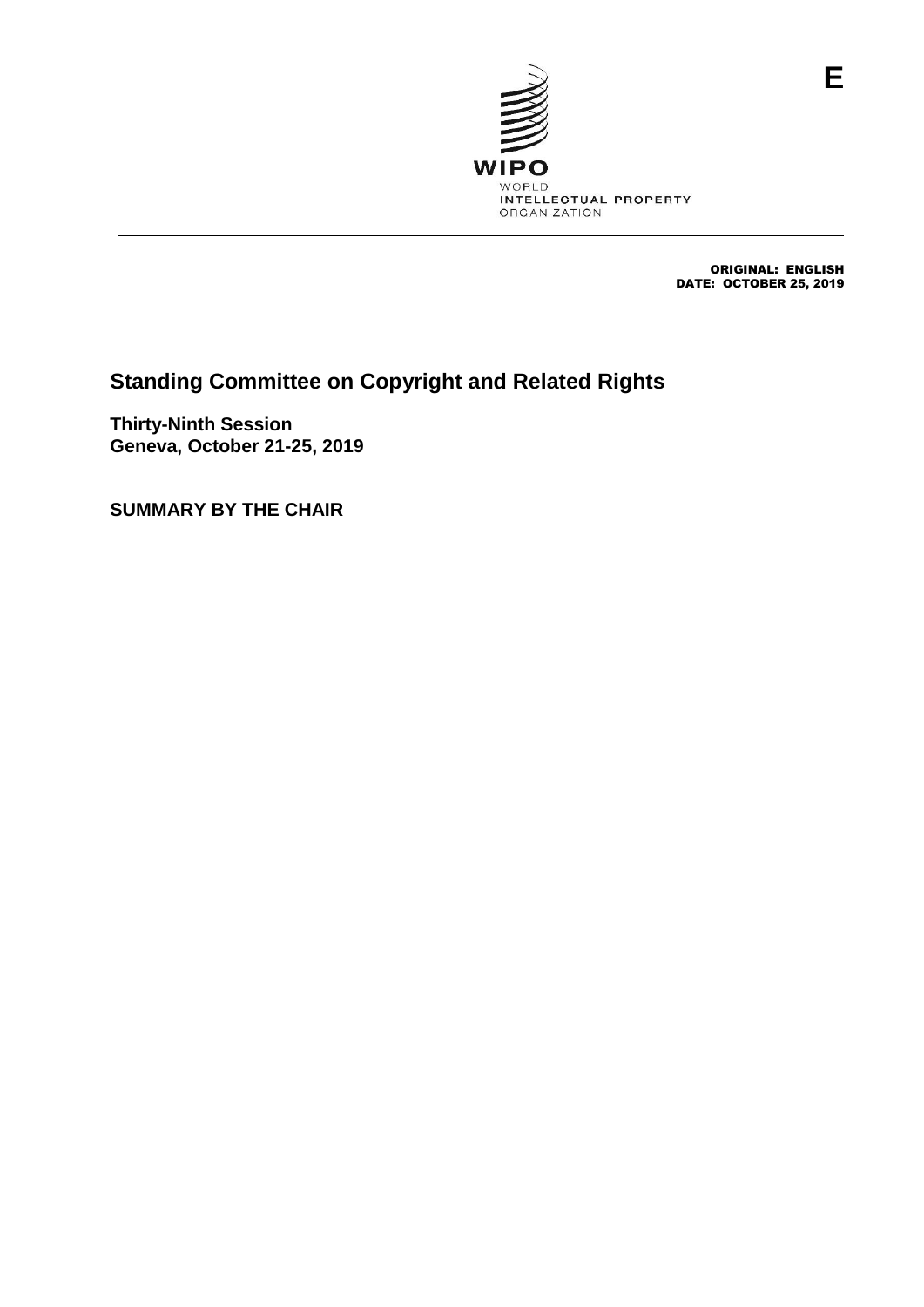## **AGENDA ITEM 1: OPENING OF THE SESSION**

1. The Thirty-Ninth Session of the Standing Committee on Copyright and Related Rights ("SCCR" or "Committee") was opened by Ms. Sylvie Forbin, Deputy Director General. Mr. Daren Tang Heng Shim acted as Chair and Mr. Abdoul Aziz Dieng and Mr. Peter Labody served as Vice-Chairs. Ms. Michele Woods (WIPO) acted as Secretary.

#### **AGENDA ITEM 2: ADOPTION OF THE AGENDA OF THE THIRTY-NINTH SESSION**

2. The Committee adopted the draft Agenda (document SCCR/39/1 PROV.).

## **AGENDA ITEM 3: ACCREDITATION OF NEW NON-GOVERNMENTAL ORGANIZATIONS**

3. The Committee approved the accreditation as SCCR observers of the non-governmental organizations referred to in the Annex to document SCCR/39/2, namely The International Federation of Computer Law Associations (IFCLA) and The Italian Audiovisual and Multimedia Content Protection Federation (FAPAV).

#### **AGENDA ITEM 4: ADOPTION OF THE DRAFT REPORT OF THE THIRTY-EIGHTH SESSION**

4. The Committee approved the draft report of its thirty-eighth session (document SCCR/38/11). Delegations and observers were invited to send any comments on their statements to the Secretariat at copyright.mail@wipo.int by November 15, 2019.

#### **AGENDA ITEM 5: LIMITATIONS AND EXCEPTIONS FOR LIBRARIES AND ARCHIVES**

- 5. The documents related to this agenda item were SCCR/26/3, SCCR/26/8, SCCR/29/4, SCCR/30/2, SCCR/30/3, SCCR/33/4, SCCR/34/5, SCCR/35/6, SCCR/35/9, SCCR/36/3, SCCR/36/7, SCCR/37/6, SCCR/38/4, SCCR/38/5, SCCR/38/6, SCCR/38/7, and SCCR/39/5.
- 6. The Committee welcomed the presentation on *Archives Copyright Exceptions: Typology Analysis* (document SCCR/39/5) (part of item 1, *Action Plan – Libraries, Archives, and Museums,* in document SCCR/36/7) given by Dr. Kenneth Crews and participated in a question-and-answer session with Dr. Crews.
- 7. The Secretariat reported on the three regional seminars held in Singapore, Nairobi, and Santo Domingo pursuant to the *Action Plan for Libraries, Archives, and Museums* (item 5) and the *Action Plan for Educational and Research Institutions and Persons with Other Disabilities* (item 3) (document SCCR/36/7): *Regional Seminar for the Asia Pacific Group on Libraries, Archives, Museums and Educational & Research Institutions in the Field of Copyright (April 29 and 30); Regional Seminar for the African Group on Libraries, Archives, Museums and Educational & Research Institutions in the Field of Copyright* (June 12 and 13)*; Regional Seminar for the Latin America and Caribbean Group on Libraries, Archives, Museums and Educational & Research Institutions in the Field of Copyright* (July 4 and 5). Chairs and Rapporteurs from the working groups at the regional seminars reported on the discussions held in their groups, and representatives of the host countries also shared their views on the seminars.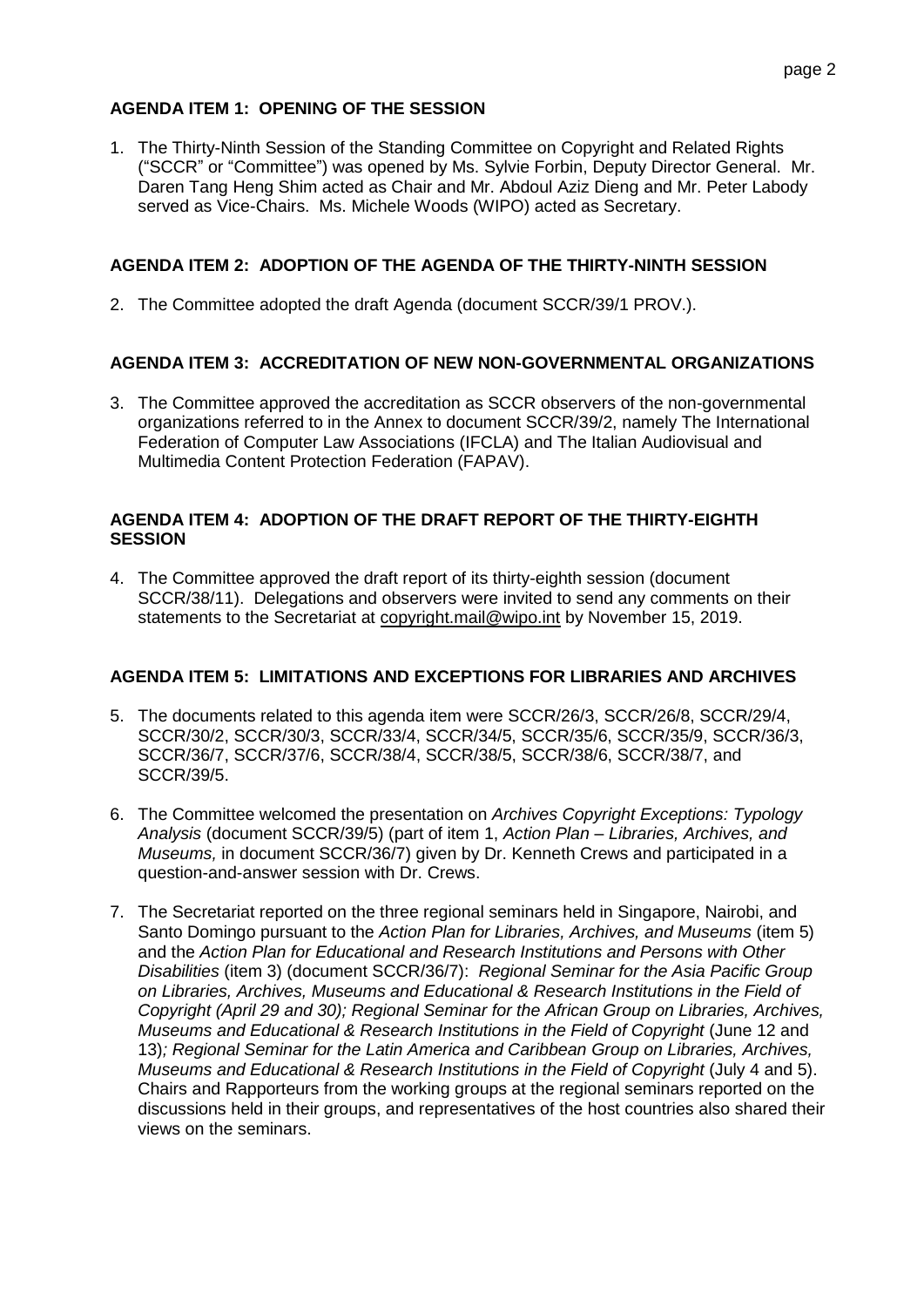- 8. The Secretariat described the *International Conference on Copyright Limitations and Exceptions for Libraries, Archives, Museums and Educational & Research Institutions,* held on October 18 and 19 in Geneva pursuant to the *Action Plan for Libraries, Archives, and Museums* (item 6) and the *Action Plan for Educational and Research Institutions and Persons with Other Disabilities* (item 4) (document SCCR/36/7), and reported on the discussions in the final panel of the International Conference.
- 9. Discussions on the next steps for agenda items 5 and 6 were held in informal sessions of the Committee.
- 10. The Secretariat will prepare a factual report with the results of the three regional seminars and the International Conference for the consideration of the Committee. The report will encompass the four main areas covered – libraries, archives, museums, and educational and research institutions – and will reflect the analysis and proposals from the practitioners, experts and Member States in these four fields from all over the world who gathered throughout the process. The report will also cover the points highlighted and inputs at the end of the Conference on the future way forward. The report will be posted in all languages as soon as possible, but at the latest two months before SCCR/40. The Committee will continue discussions on the future SCCR work program on this agenda item based on the prior work of the Committee and existing SCCR documents, including the report of the results of the three regional seminars and the International Conference, which concluded the work carried out under the Action Plans.
- 11. This item will be maintained on the agenda of the fortieth session of the SCCR.

#### **AGENDA ITEM 6: LIMITATIONS AND EXCEPTIONS FOR EDUCATIONAL AND RESEARCH INSTITUTIONS AND FOR PERSONS WITH OTHER DISABILITIES**

- 12. The documents related to this agenda item were SCCR/26/4 PROV., SCCR/27/8, SCCR/32/4, SCCR/33/4, SCCR/33/6, SCCR/34/6, SCCR/35/3, SCCR/35/5 REV., SCCR/35/9, SCCR/36/3, SCCR/36/7, SCCR/38/3, SCCR/38/8, SCCR/38/9 and SCCR/39/6.
- 13. The Committee welcomed the report on document SCCR/39/6, *Report on Practices and Challenges in Relation to Online Distance Education and Research Activities* (item 2(a), *Action Plan – Educational and Research Institutions and Persons with Other Disabilities* (document SCCR/36/7), given by Professor Raquel Xalabarder and Ms. Monica Torres, and participated in a question-and-answer process with Professor Xalabarder and Ms. Torres.
- 14. The Secretariat reported on the three regional seminars held in Singapore, Nairobi, and Santo Domingo pursuant to the *Action Plan for Libraries, Archives, and Museums* (item 5) and the *Action Plan for Educational and Research Institutions and Persons with Other Disabilities* (item 3) (document SCCR/36/7): *Regional Seminar for the Asia Pacific Group on Libraries, Archives, Museums and Educational & Research Institutions in the Field of Copyright (April 29 and 30); Regional Seminar for the African Group on Libraries, Archives, Museums and Educational & Research Institutions in the Field of Copyright* (June 12 and 13)*; Regional Seminar for the Latin America and Caribbean Group on Libraries, Archives, Museums and Educational & Research Institutions in the Field of Copyright* (July 4 and 5). Chairs and Rapporteurs from the working groups at the regional seminars reported on the discussions held in their groups, and representatives of the host countries also shared their views on the seminars.
- 15. The Secretariat described the *International Conference on Copyright Limitations and Exceptions for Libraries, Archives, Museums and Educational & Research Institutions,* held on October 18 and 19 in Geneva pursuant to the *Action Plan for Libraries, Archives, and*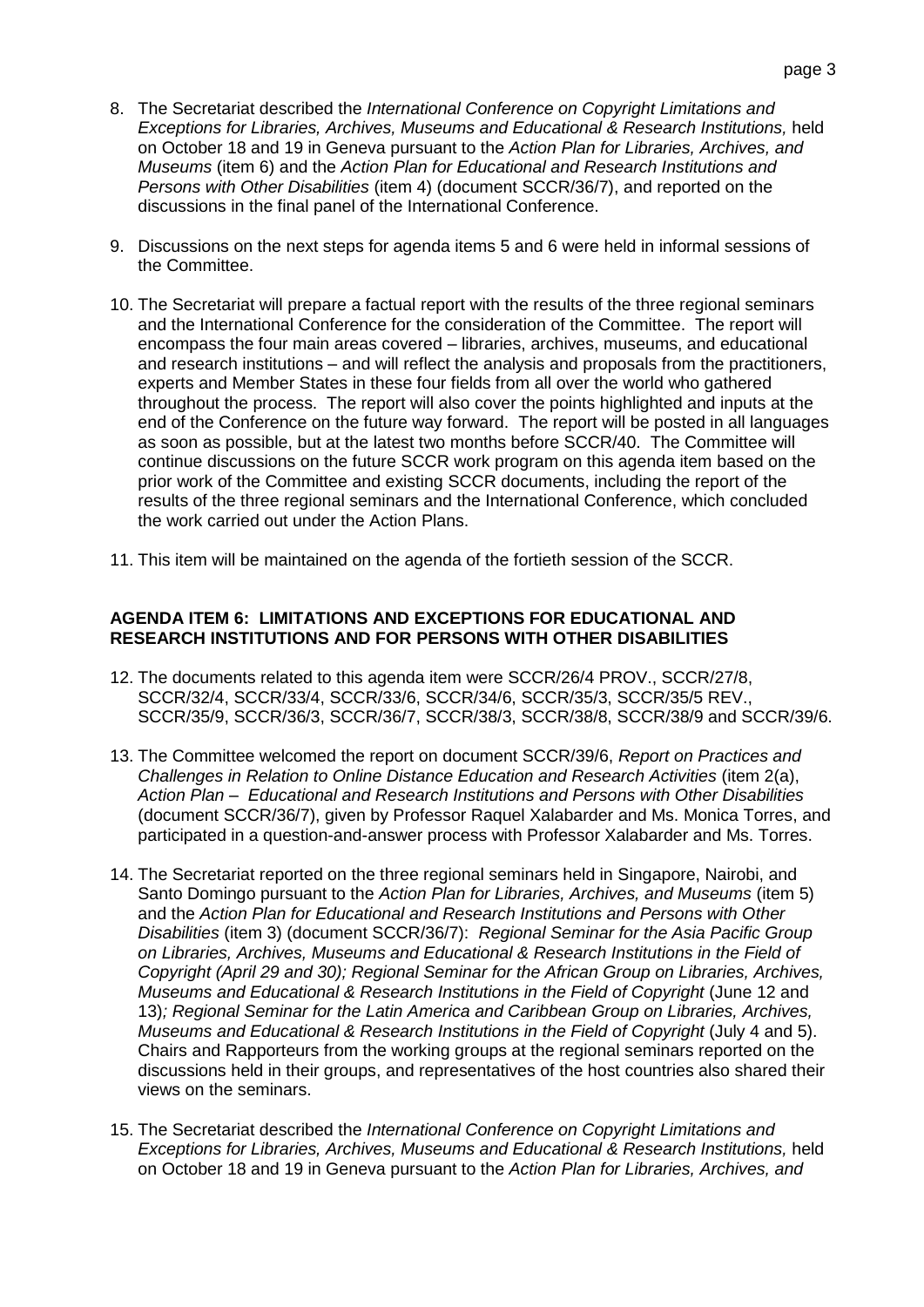*Museums* (item 6) and the *Action Plan for Educational and Research Institutions and Persons with Other Disabilities* (item 4) (document SCCR/36/7), and reported on the discussions in the final panel of the International Conference.

- 16. Discussions on the next steps for agenda items 5 and 6 were held in informal sessions of the Committee.
- 17. The Secretariat will prepare a factual report with the results of the three regional seminars and the International Conference for the consideration of the Committee. The report will encompass the four main areas covered – libraries, archives, museums, and educational and research institutions – and will reflect the analysis and proposals from the practitioners, experts and Member States in these four fields from all over the world who gathered throughout the process. The report will also cover the points highlighted and inputs at the end of the Conference on the future way forward. The report will be posted in all languages as soon as possible, but at the latest two months before SCCR/40. The Committee will continue discussions on the future SCCR work program on this agenda item based on the prior work of the Committee and existing SCCR documents, including the report of the results of the three regional seminars and the International Conference, which concluded the work carried out under the Action Plans.
- 18. This item will be maintained on the agenda of the fortieth session of the SCCR.

## **AGENDA ITEM 7: PROTECTION OF BROADCASTING ORGANIZATIONS**

- 19. The documents related to this agenda item were SCCR/27/2 REV., SCCR/27/6, SCCR/30/5, SCCR/31/3, SCCR/32/3, SCCR/33/3, SCCR/33/5, SCCR/34/3, SCCR/34/4, SCCR/35/10, SCCR/35/12, SCCR/36/5, SCCR/36/6, SCCR/37/2, SCCR/37/7, SCCR/37/8, SCCR/38/10, SCCR/39/4, and SCCR/39/7, as well as informal charts and non-papers prepared during previous meetings.
- 20. The Committee considered document SCCR/39/4 prepared by the Chair, entitled *Revised Consolidated Text on Definitions, Object of Protection, and Rights to be Granted and Other Issues*. The Committee also considered previously considered documents SCCR/37/2, entitled *Proposal from Argentina*, from the Delegation of Argentina and SCCR/37/7, entitled *Proposal of the United States of America on the Scope and Implementation of Rights, WIPO Draft Treaty on the Protection of Broadcasting Organizations*, from the Delegation of the United States of America, as well as new textual proposals presented by several delegations during the deliberations.
- 21. Discussions were held in informal sessions of the Committee. The Committee continued discussions on definitions, object of protection, rights to be granted and other issues, with a view to further clarifying various technical issues and delegations' positions. Following these discussions, the Chair prepared a revised version of document SCCR/39/4 to reflect his understanding of the state of discussions (document SCCR/39/7).
- 22. This item will be maintained on the agenda of the fortieth session of the SCCR.

#### **AGENDA ITEM 8: OTHER MATTERS**

23. The Documents related to this agenda item were SCCR/31/4, SCCR/31/5, SCCR/35/4, SCCR/35/7, SCCR/35/8, SCCR/35/Summary Presentation Rev., SCCR/36/4, SCCR/37/3, SCCR/37/4, SCCR/37/5, SCCR/38/INF and SCCR/39/3.